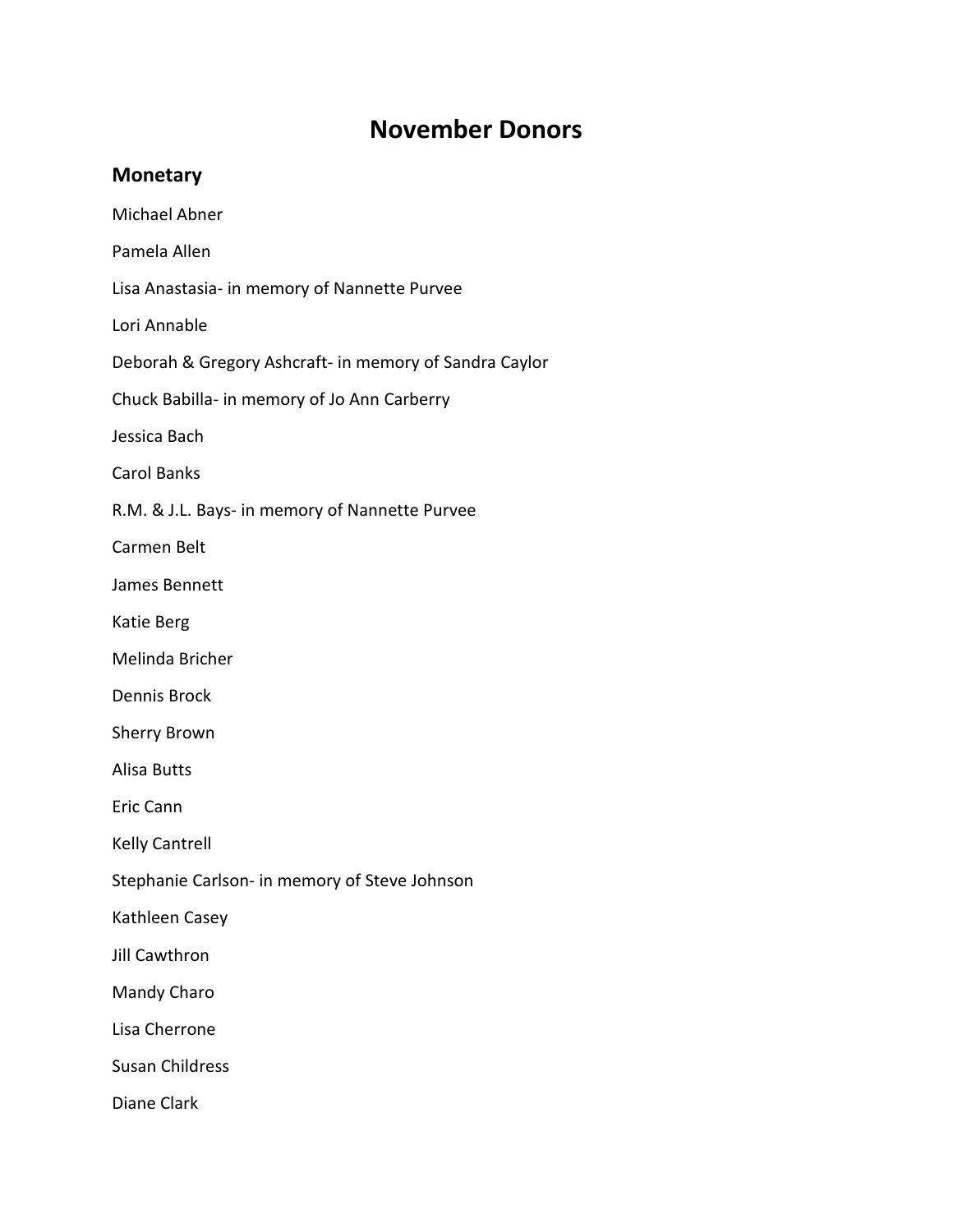Jason Coker

Margaret Coyne- in memory of Tara

Carolyn Deible-Mikovich

Sharon Dembowski

Kelley DePirro

Debra DeTreville

Rebecca Dexter

Carol Domingo

Donna Doms

Suzanne & Michael Dudy- in memory of Katherine Dudy

Emily Earl

Laura Elliott

Kimberly Fentress

Linda Fillippo

Richard Finucane

Joseph Foster

Four Corners Winery, LLC

Katherine Francis

Franciscan Health Dyer Perioperative Team

Tiffany Frangello

Valerie Freer/John Zawistowski

William Gahm

Brandi Galster

Katherine Gappa

Michael & Elizabeth Garritson

Joanne Gentile

Brian Glover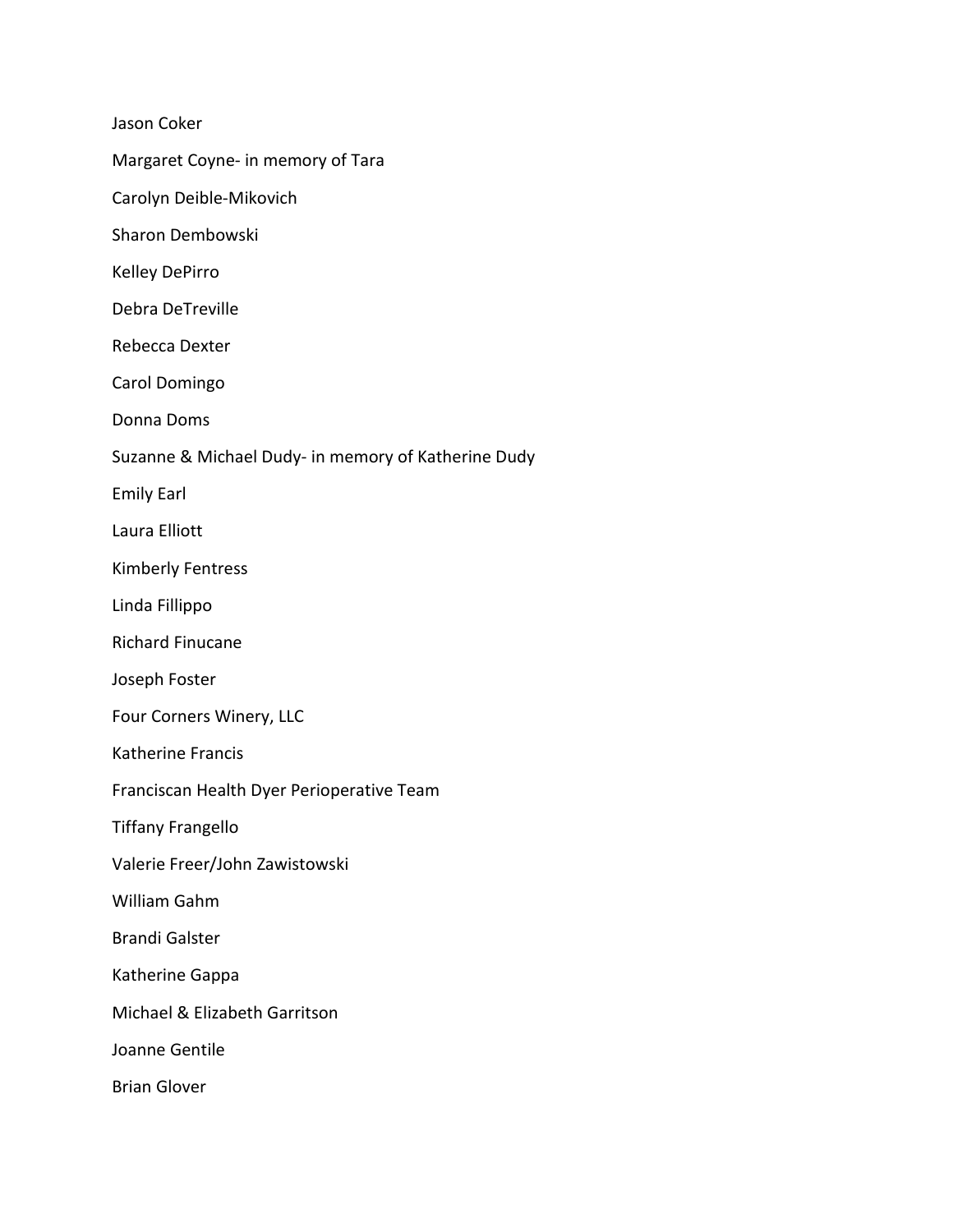Griffith Evangelical Lutheran Church-in honor of Pastor Freda Scales Mitzi Ann Grogan Sherry Groover Carol Hallowell Brett Halon David & Carol Hamm- in memory of Sandra Caylor Margaret & Daniel Hamm- in memory of Sandra Caylor Nancy Han Mary Harwood Angela Hassen Linda Helminski-Small Thalia Hernandez Karen Himmel Maranda Holzer Gail Hudson Lori Jamrok Steve Janusz Bethany Jensen Brian Kadar Christina Kalina- in memory of Sandra Caylor Carolyn Kamber Susan Keith Peggy Keller Ashley Kendera Marsha Kennedy Julie Klem Thomas & Susan Knoll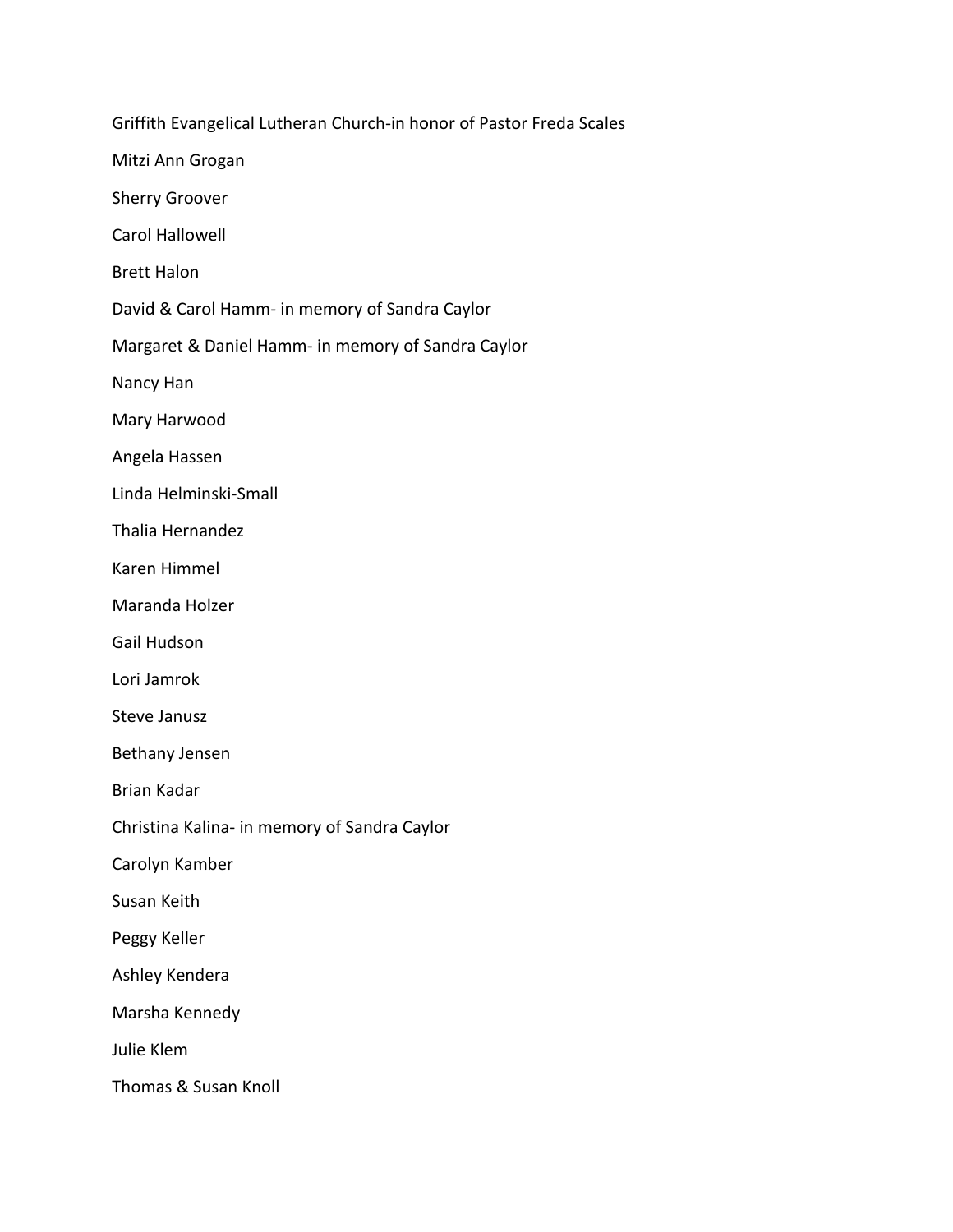Paul Kohlhoff James Korienek Allison Kroft Jackie LaFave Larissa Landis Steven & Diana Langer Delilah Lowe- in memory of Winifred Hogg Sandra Lule Abigail Lutgen Lauren Mamouzelos Douglas & Linda Marler Stacey Matthys Teri Maurer Heather Maxwell- in memory of Sandra Caylor Melody McCormick Kimberly McMillan Deborah Melendez Ian Melton Ruth Merkner Michelle Moore Amanda Muniz Jennifer Myers Karah Naughton Michelle Neuliep Steven Nolan Noodles & Company Marsha Norris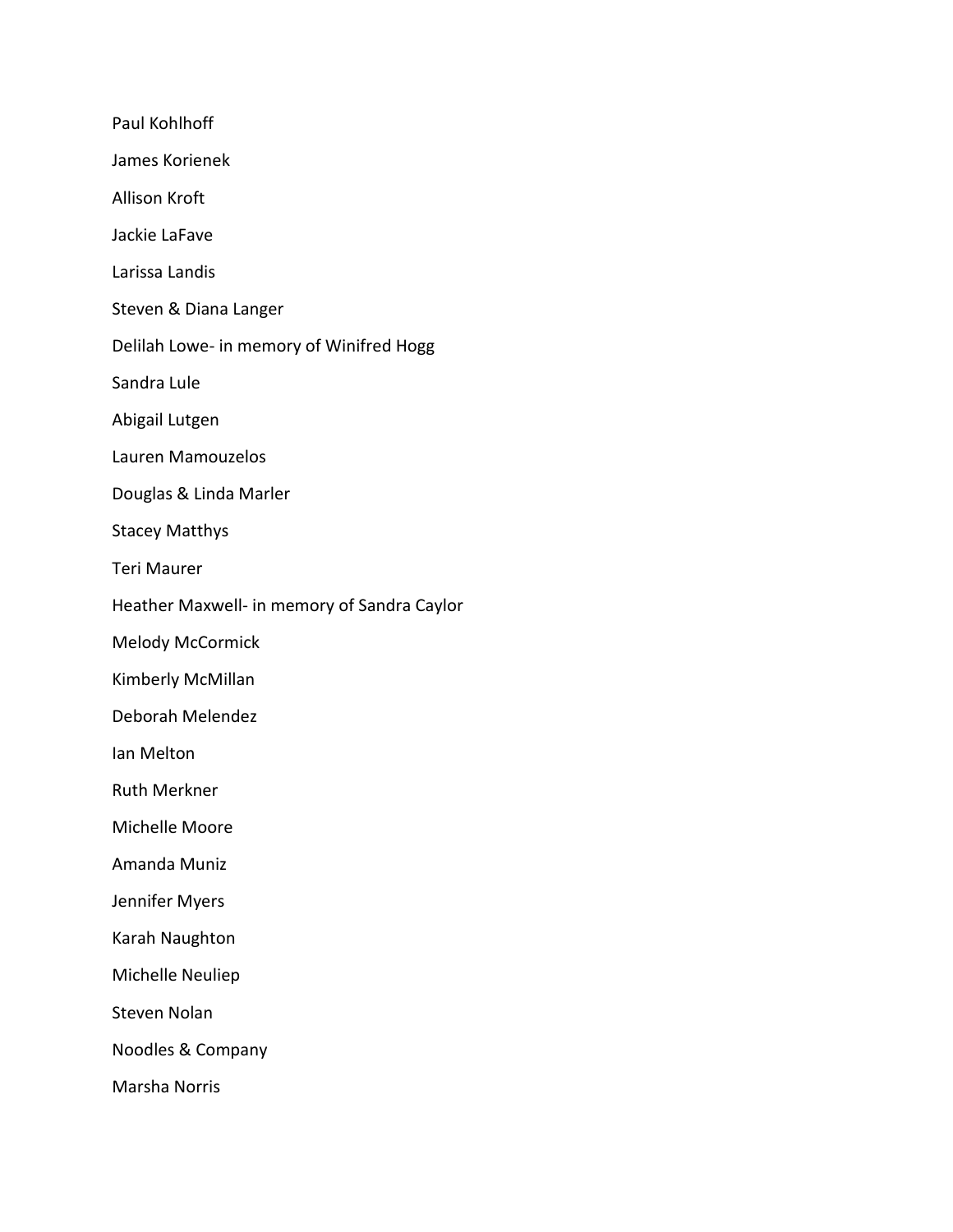Northern Trust Legal Department- in memory of Jo Ann Carberry

Chris Novak

Shannon Novreske

Kimberly Oleary

Gabriela Olguin-Flores

Tracey Onohan

James Oresko

Eric Pagel

Diane Paietta

Kathleen Palla

Sherry Pedigo- in honor of Katherine Dudy

Heather Piehl

Patricia Piehl

Viviana Plaza

Karen Popovich

Lawrence & Jessann Randich- in memory of Winifred Hogg

Lisa Reick

Cheryl Remington

Jessica Richards

Debbie Rigg

Shannon Rogers

Daniel Roth

Marissa Rutkowski

Jackie Sabol

Raymond Sanders- in memory of Nannette Purvee

Allison Santana- in memory of Steve Johnson

Cindy Schroeder Bell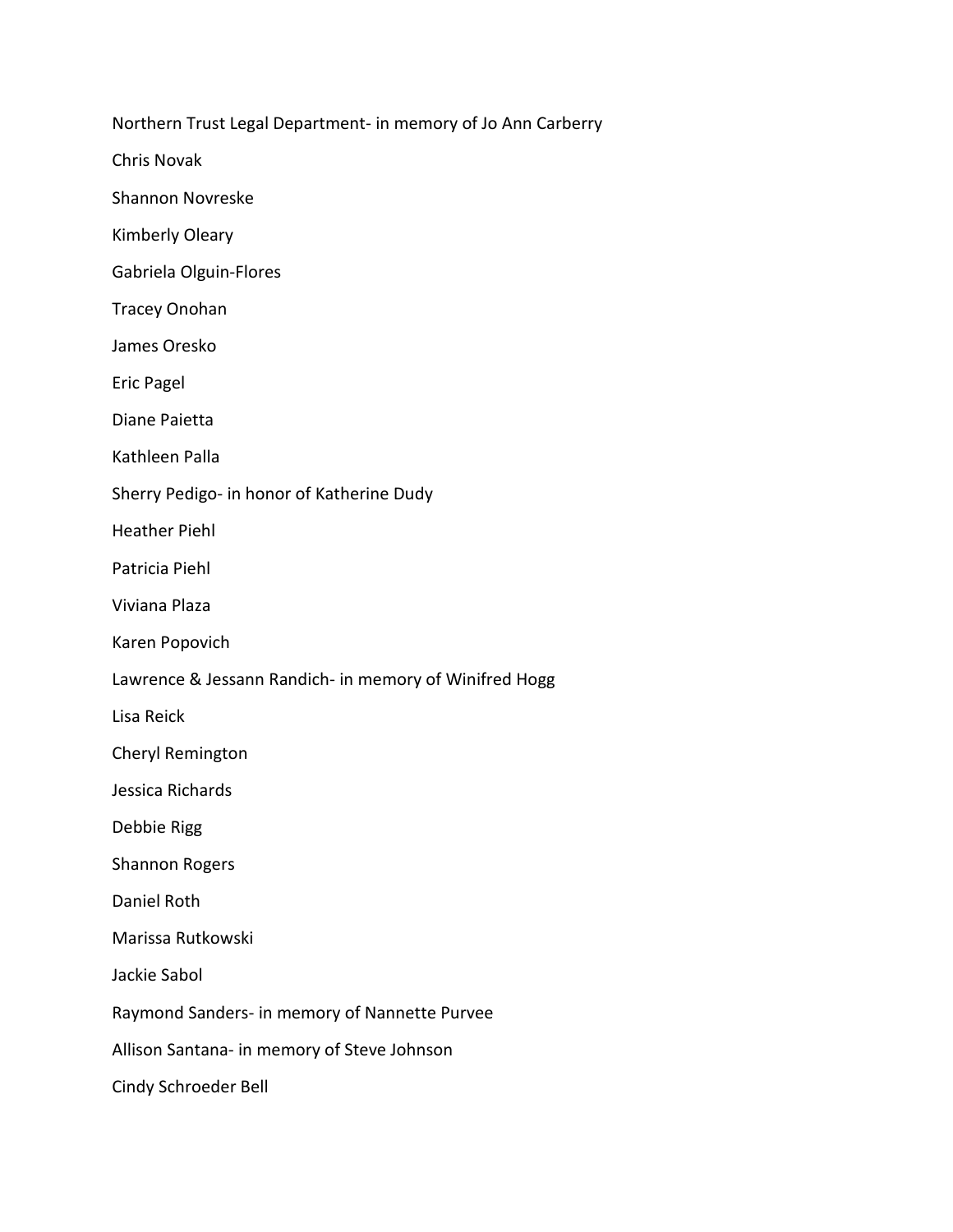| Julie Schroeder                                               |
|---------------------------------------------------------------|
| Cindy Schuch- in memory of Nannette Purvee                    |
| Wayne Shaw                                                    |
| Anne & Matt Sheafer- in memory of Sandra Caylor               |
| <b>Brittany Shropshire</b>                                    |
| <b>Beth Shoaf</b>                                             |
| Linda Shourek- in memory of Sandra Caylor                     |
| <b>Tammy Smith</b>                                            |
| Ken & Pam Snow                                                |
| Camille Sobun                                                 |
| Rita Stanfield                                                |
| <b>Richard Statler</b>                                        |
| <b>Felicia Stearns</b>                                        |
| Jean Tarquinio                                                |
| Dianna Thompson                                               |
| Kathleen Thomas                                               |
| Kim Thorpe                                                    |
| <b>Kimberly Torres</b>                                        |
| <b>Esther Tugurian</b>                                        |
| Union Township School Corporation- in memory of Sandra Caylor |
| Shana Valpatic                                                |
| Vasana Health                                                 |
| <b>Kevin Vickers</b>                                          |
| <b>Alexis Vittone</b>                                         |
| Tina Warfield                                                 |
| Sydney Wasz                                                   |
| <b>Cindy Weiss</b>                                            |
|                                                               |